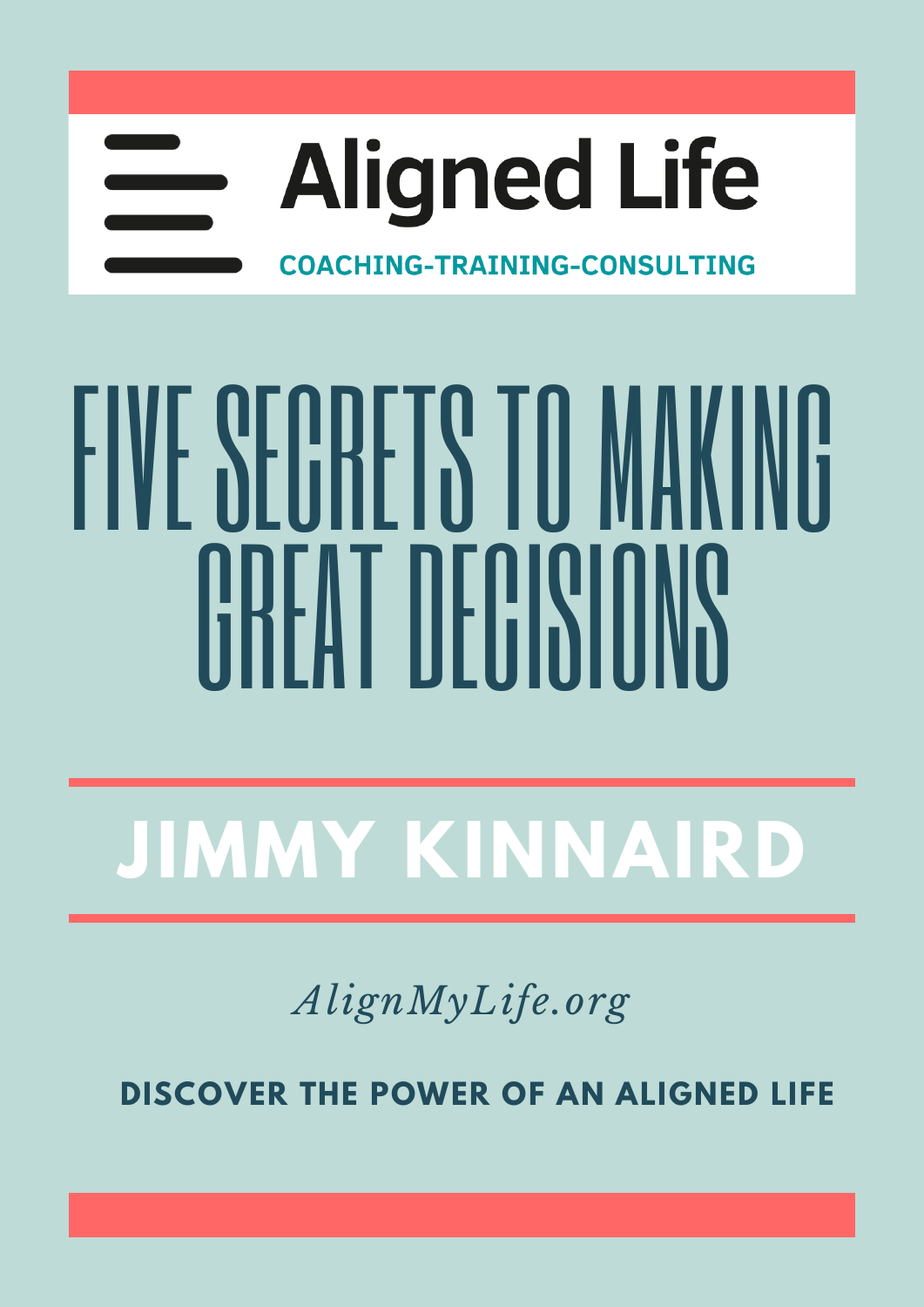Every decision we make is made within <sup>a</sup> worldview framework. Most of the time this is totally unrecognized due to the fact of living in it for so long. The framework of this decision guide is the Christian biblical worldview. As with any worldview, there are certain assumptions. One major assumption that travels through all of the "secrets" is the belief in a personal all powerful, all knowing and all loving God who made and is in control of all creation and who is bringing all things to a successful resolution.

#### **1. GREAT DECISIONS SEEK GOD'S WILL AND ARE MADE IN AN ALREADY ONGOING CONVERSATIONAL RELATIONSHIIP WITH HIM.**

You don't want to be that person who calls on God only when there's a problem. You wouldn't want a friend who only calls on you when they need something fixed. Take the time to know God as he is revealed in the Scriptures and especially in his final revelation of God the Son, Jesus Christ. In the Gospel of John 15:4-11, Jesus states how important it is to remain with him; he in you and you in him. He uses the word "abide" or "remain" 10 times in those few verses.

### **WISDOM FROM PROVERBS**

*The way of a fool is right in his own eyes, but a wise man listens to advice.* (Proverbs 12:15, ESV)

*Whoever trusts in his own mind is a fool, but he who walks in wisdom will be delivered.* (Proverbs 28:26, ESV)

#### **2. YOU MUST COME TO THE PLACE WHERE YOU REALLY BELIEVE GOD IS AS SCRIPTURE REVEALS HIM TO BE OR YOU WILL DEFAULT TO YOUR OWN WISDOM AND WAYS.**

Like it or not, your personal view of God will affect the level of trust you will give to Scripture and to faith in God's will and ways. If you are uncertain about God, then when times are hard, you will default to your own thoughts and your own solutions. After all, the place we find ourselves that we want not to be, is due to own own limited wisdom and attempts at control things we cannot control anyway.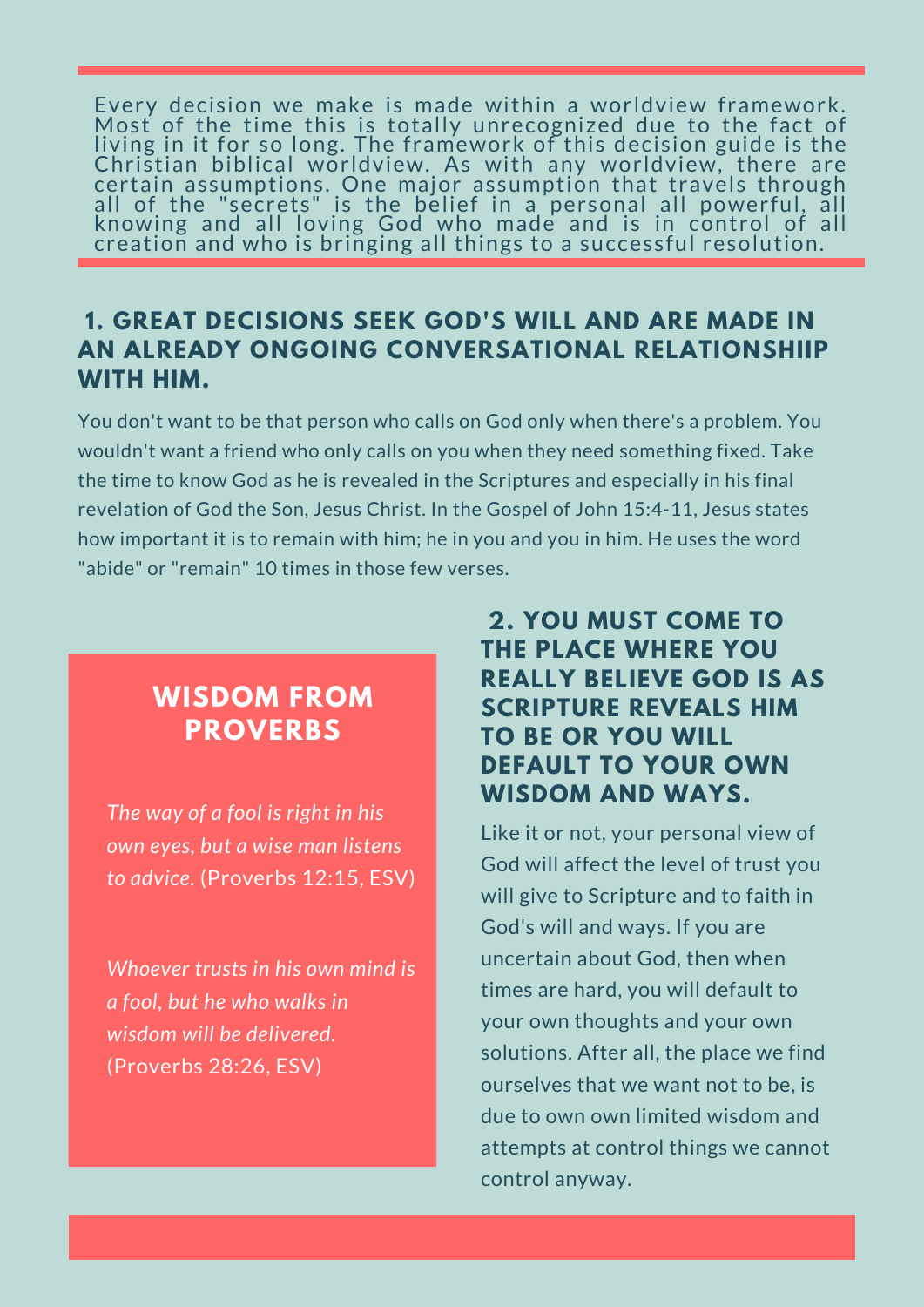#### **3. SEEK TO SET YOUR HEART IN SUBMISSION TO GOD'S WILL FIRST.**

This preconditional stance is the most difficult but also the most important. What I'm saying is that you must come to a decision to do whatever God would want you to do before you know what God may want you to do. In other words, it is a "Yes" to God before God asks the question. Jesus said as much, *"If anyone's will is to do God's will, he will know whether the teaching is from god or whether I am speaking on my own authority."* (John 7:17, ESV)

What Jesus is saying is that before you can know God's will you have to be committed to doing God's will. Think about it. This is necessary because you are wanting to know from the person who created you and everything else, who has all power, wisdom and love what He wants you to do. Then you are going to decide if that is a good thing or not? It makes you the judge over God's wisdom and ways.

#### **4. TAKE INTO FULL ACCOUNT YOUR OWN PERSONAL CONTEXT.**

None of the decisions we make are without influences. I've listed five very important influences in the box to the right. These and perhaps others you may think of need to be kept in mind as you ponder your decisions.

It is important that you take the time to explore your personal context. What is good for someone else may not be good for you and those around you because of context. If facing an important decision I recommend engaging a certified coach to help you process through these and other factors. A coach will be your resource who can ask the right questions but also be an advocate for you and your goals. Even if you are still struggling with what those goals are.

#### Your Conscience

- Your Circumstances
- Your Gifts, Abilities and Limitations
- Your Responsibility
- Your Desires